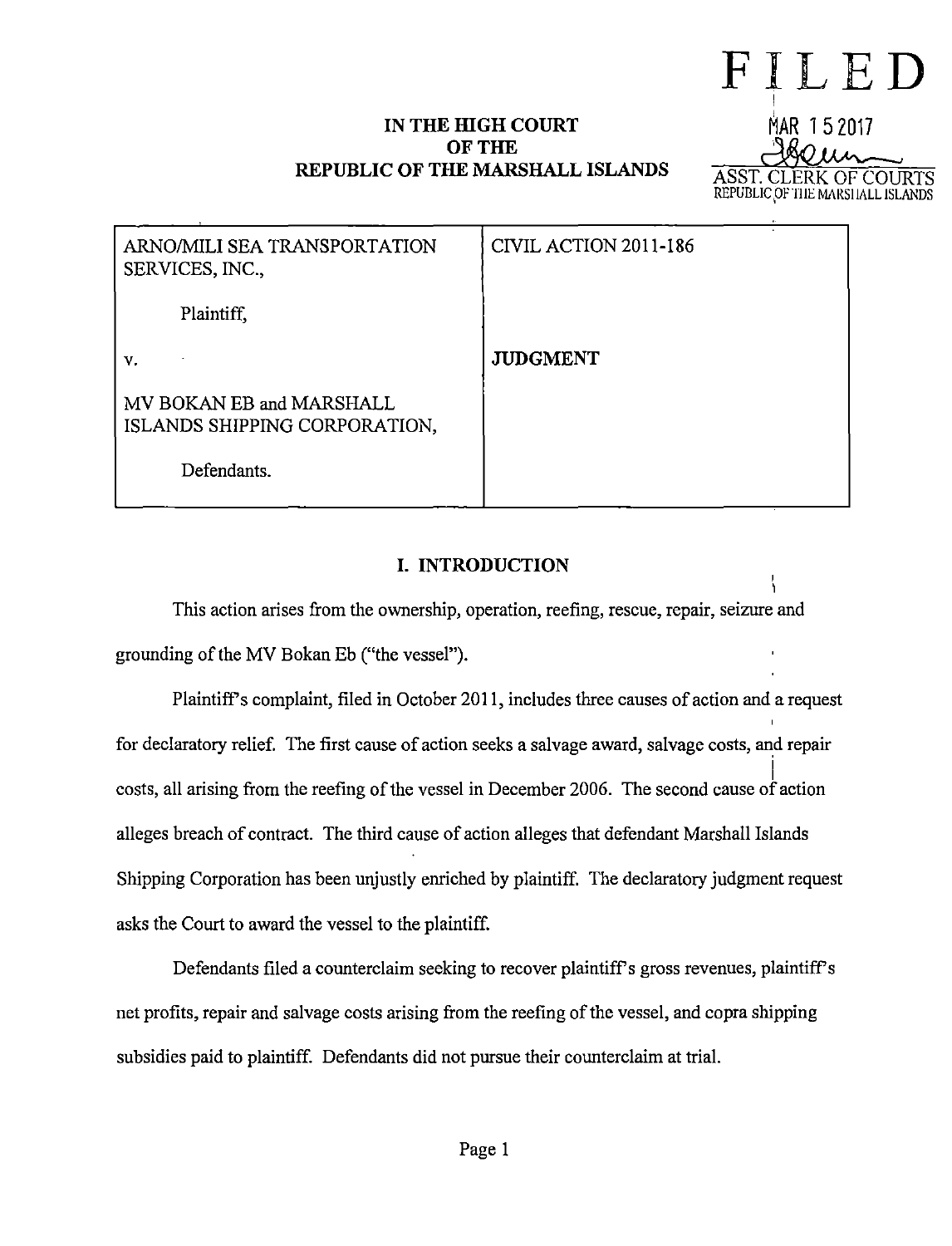Plaintiff's second cause of action (breach of contract) was dismissed in December 2016, the Court having determined that the two contracts discussed below are void and unenforceable.

A bench trial was held March 6 - 8, 2017. Plaintiff was represented by counsel Witten Philippa. Defendants were represented by Assistant Attorney General Eric Iban. Trial evidence consisted of: the pre-trial written declarations of Captain Korent Joel<sup>1</sup>, Eldon Note, Wally Milne and Alson Kelen; the live testimony of Eldon Note, Wally Milne and Alson Kelen; and several exhibits admitted pursuant to stipulation.

During the trial, plaintiff withdrew its first cause of action, its request for declaratory judgment, and its request for \$70,000 in lost profits. As a result, only plaintiff's third cause of action (unjust enrichment) remains. In its closing argument, plaintiff clarified its monetary claims as follows:

| Description                                                 | Amount        |
|-------------------------------------------------------------|---------------|
| Bokan Eb repair costs (May 2007 through September 2008)     | \$16,047.56   |
| Bokan Eb salvage costs                                      | \$131,156.00  |
| Unpaid copra shipping subsidies                             | \$19,354.43   |
| PII drydock expenses                                        | \$14,238.15   |
| Loss of personal property onboard vessel at time of seizure | $$6,000.00^2$ |
| <b>Total</b>                                                | \$186,796.14  |

 $\mathbf{I}$ Captain Joel died several weeks before the trial. The Court received his written declaration pursuant to Rule of Evidence 807.

<sup>2</sup>  , Note testified that the value of AMSTS's personal property on board the vessel at the time of seizure was between \$5,000 and \$7,000. He was unable to be more specific because he no longer has access to AMSTS's financial records. Due to the lack of specificity, the Court fixes the value at the mean of his two estimated amounts, or \$6,000.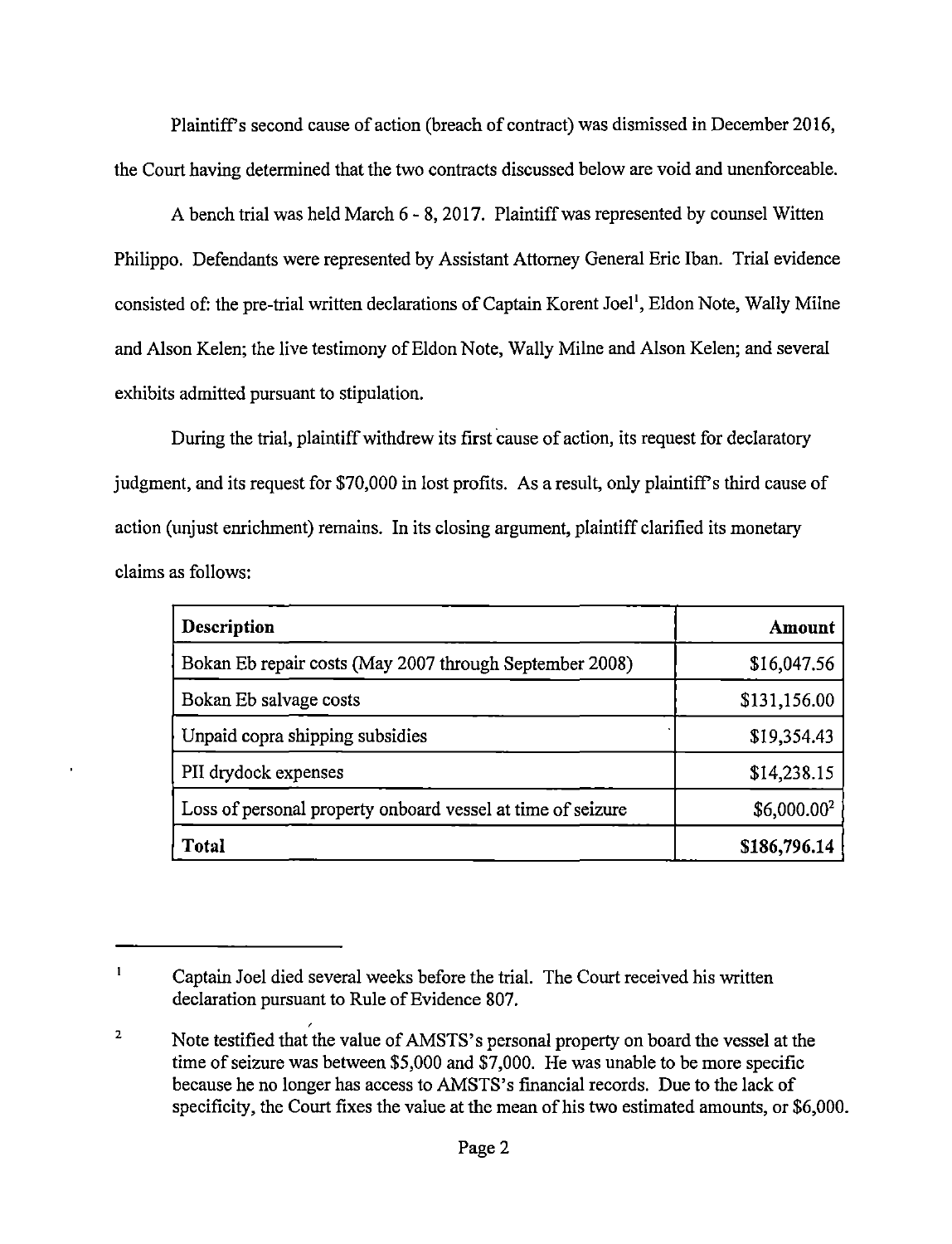#### **II. FINDINGS OF FACT**

1. Plaintiff is a corporation that was registered on June  $23$ ,  $2008$ <sup>3</sup>. It is the successor of unincorporated Arno/Mili Sea Transportation Services (AMSTS).

2. Defendant MV Bokan Eb ("the vessel") is a steel-hulled vessel with a cargo capacity of 34 net tons.

3. Defendant Marshall Islands Shipping Corporation ("MISC") is a corporation that is wholly-owned by the RMI government. It came into existence, pursuant to an act of the Nitijela, on November 16, 2005. On that date, all movable and immovable property of the shipping services, together with all assets, liabilities, rights, duties, obligations, contracts and agreements relating to the shipping services, that had been under the control of the Ministry of Transportation and Communication ("T&C") were transferred to and absolutely vested in MISC.

4. MISC's powers and functions are vested in a five-member board of directors ("the board"). The board first met on September 8, 2006. The period from November 2005 through September 2006 was referred to at trial as the "transition period."

5. In July 2006, i.e. during the transition period, Captain Joel informed Note that T&C was looking for some person or some company to repair and operate the vessel (which at that time was inoperable) pursuant to a government subsidized domestic shipping services program.

6. Note met with T&C Minister Michael Konelios. Konelios directed Note to submit a proposal to Wallace Peter, Chief of  $T\&C$ 's Transportation Division. Note complied.

<sup>3</sup> Plaintiff's corporate charter indicates that the corporation's correct name is AMSTS, INC.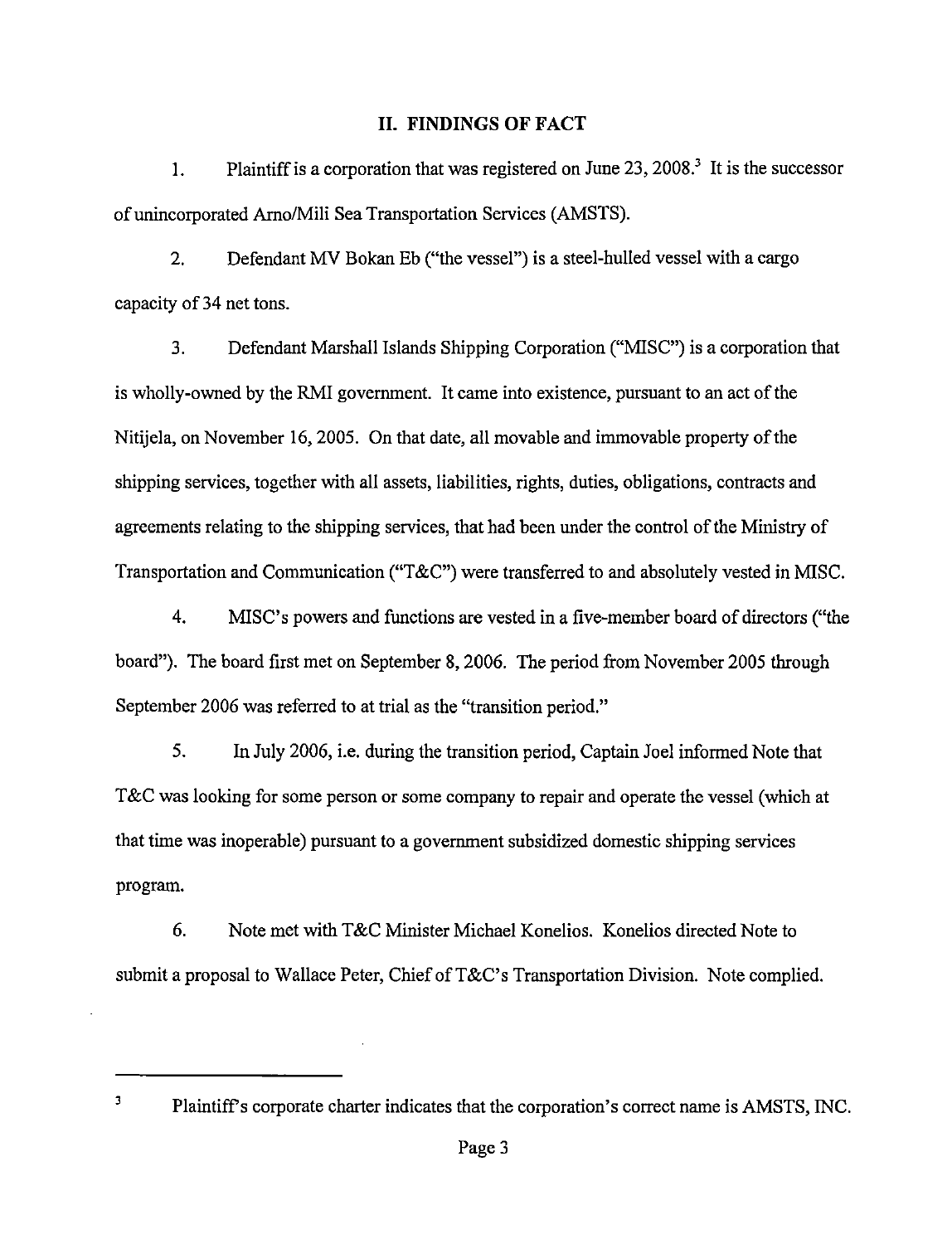7. Peter directed Note to prepare a proposed contract ("the operations contract"). Note complied. The operations contract was never signed.

8. When Note submitted the operations contract, Peter gave the vessel's keys to Note and told Note where to locate parts needed to repair the vessel. Note concluded that Peter's actions constituted authorization for AMSTS to proceed with repairs and begin operations. Note's conclusion was reasonable and appropriate under the circumstances.

9. T&C prepared another contract ("the subsidy contract") in September 2006. The subsidy contract was signed by Konelios, the Attorney General, and AMSTS's Hinton Johnson. However, it was never signed by the Secretary of Finance.

10. Although neither the operations contract nor the subsidy contract was ever fully executed, taken together, they are illustrative of AMSTS's and T&C's intended contractual obligations: T&C would allow AMSTS to operate the vessel free of charge for up to two 15-year periods; AMSTS would carry goods and passengers to and among the outer islands; AMSTS would carry copra from the outer islands back to Majuro; AMSTS would repair and maintain the vessel; AMSTS would furnish all needed fuel, supplies, labor, equipment and tools; AMSTS would "cure all damages"<sup>4</sup> to the vessel during its operation of the vessel; and T&C would subsidize AMSTS's operations by paying AMSTS \$56.20 for each ton of copra delivered to Majuro by AMSTS.

11. AMSTS completed the initial repairs and placed the vessel into service in November 2006.

<sup>4</sup> Exhibit P-2 (the operations contract), Section 7.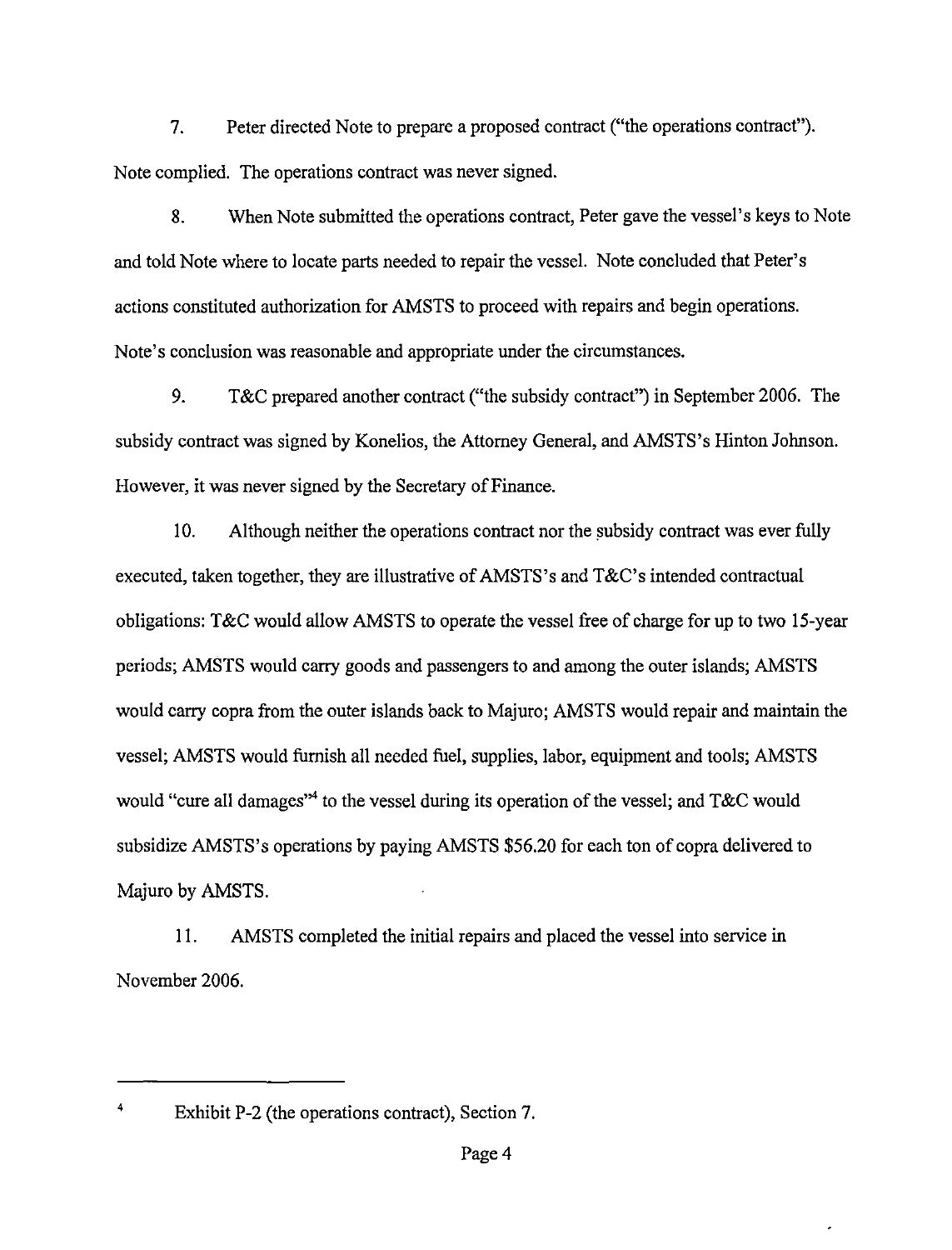12. In December 2006, while under AMSTS's control, the vessel experienced mechanical problems and drifted onto a reef near Kili Island.

13. AMSTS notified MISC, which sent a ship to assess the situation. However, no effort was made to pull the vessel from the reef because the MISC ship lacked the necessary power and equipment. Based on this one incident and subsequent alleged communications from MISC officials, AMSTS claimed that MISC abandoned the vessel.<sup>5</sup>

14. AMSTS then retained Captain Joel and a PII tugboat to attempt a salvage operation. The first attempt, in December 2006, was unsuccessful. The second attempt, in February 2007, was successful.

15. The vessel was towed back to Majuro, placed in drydock, and repaired. AMSTS incurred the costs of the salvage operation, towing, dry docking and repairs.

16. In February 2007, Assistant Attorney General Whitlam Togamae reviewed the subsidy contract and authored a written opinion that MISC must pay AMSTS the copra shipping subsidy despite the lack of current funding.

17. In March 2007, AMSTS resumed operating the vessel. AMSTS operated the vessel until December 2008.

18. As of June 2008, MISC's copra subsidy payments to all other small vessels were current. However, AMSTS's copra subsidy payments were being withheld because AMSTS's operations contract and subsidy contract had never been fully executed. Exhibit P-18, page 3.

<sup>&</sup>lt;sup>5</sup><br>Abandonment is a necessary element of some salvage claims. However, because plaintiff withdrew its salvage claim during trial, the Court need not determine whether MISC, through its inaction, abandoned the vessel. The Court does find that MISC did not affirmatively abandon the vessel.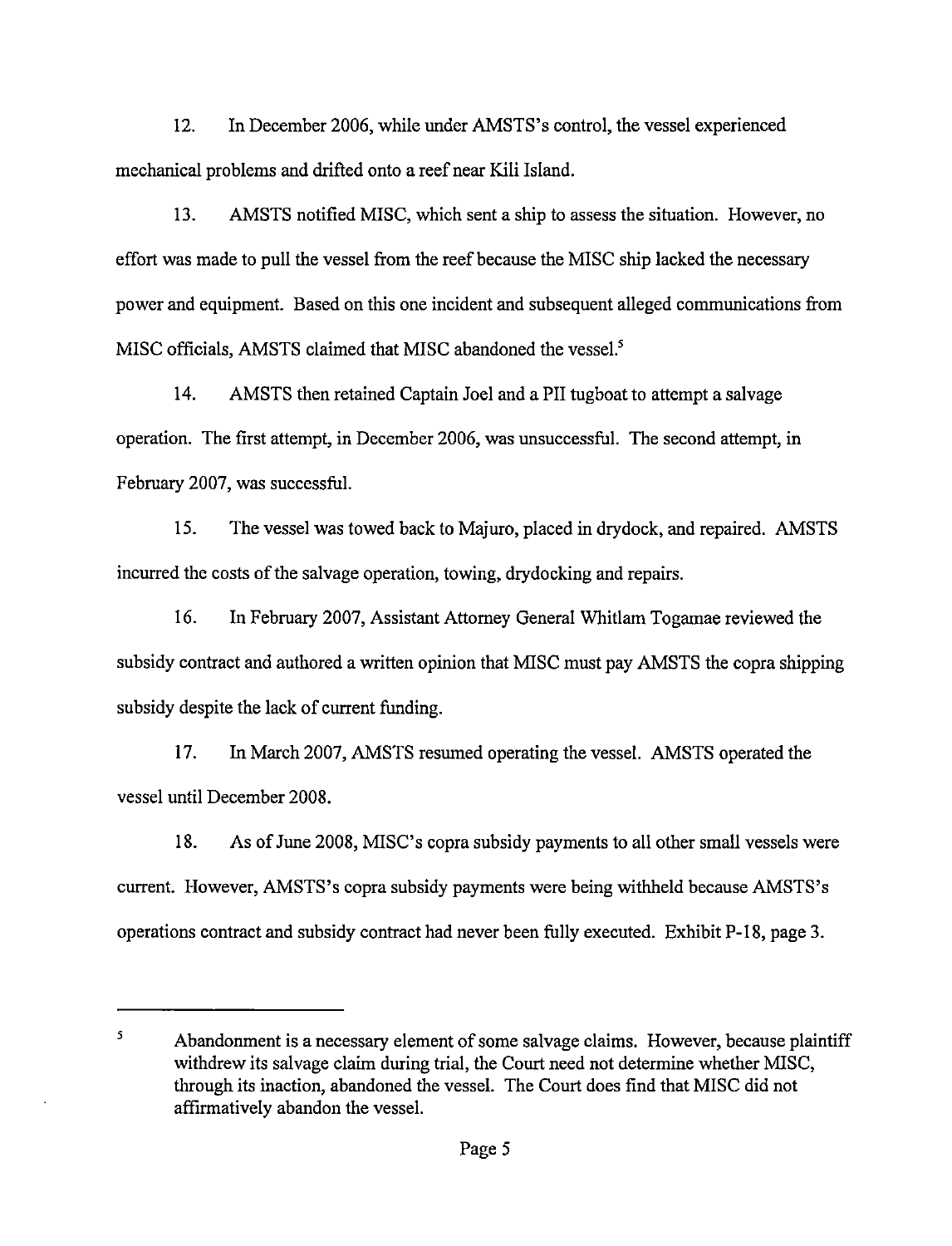19. During the time it operated the vessel, AMSTS carried sufficient copra to qualify for \$38,555.18 in copra shipping subsidies. MlSC paid \$19,200.75 to AMSTS, leaving an unpaid balance of \$19,354.43.

20. In December 2008, MISC seized the vessel and moored it at the Uliga dock.

21. At the time of the seizure, AMSTS had personal property aboard the vessel that was valued between \$5,000 and \$7,000. The property was not re-acquired by AMSTS.

22. Some time later, MlSC had the vessel towed away from the dock and anchored in the lagoon.

23. Later still, the vessel broke anchor and ran aground.

24. Today, the vessel lies mostly submerged in the lagoon and is unsalvageable.

# **III. STATUTE OF LIMITATIONS FOR SALVAGE CLAIMS**

The statute oflimitations for salvage claims is two years. *See* 47 MlRC §707 and Article 23 of the International Convention on Salvage. Plaintiff's complaint was filed more than two years after the vessel was salvaged from the reef. However, defendants failed to plead the statute of limitations as an affirmative defense, and therefore waived the defense. Plaintiff mooted the issue by withdrawing its first cause of action (salvage) during the trial.

#### **IV. UNJUST ENRICHMENT**

The Court elects to analyze and resolve plaintiff's only remaining cause of action (unjust enrichment) pursuant to Section 31(1) of the Restatement (Third) of Restitution and Unjust Enrichment. That section states, in pertinent part: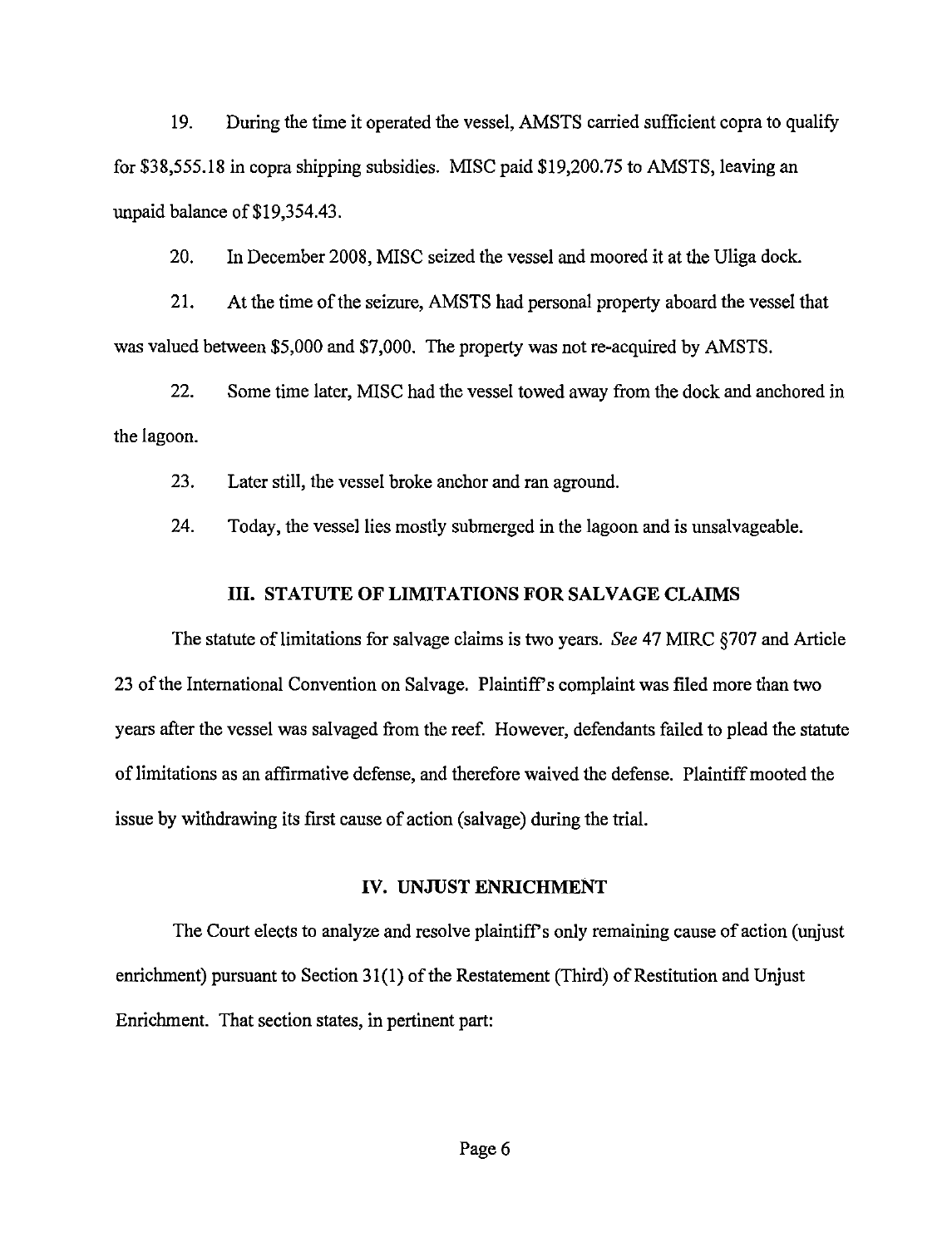A person who renders performance under an agreement that cannot be enforced against the recipient by reason of ... the failure to satisfy an extrinsic requirement of enforceability ... has a claim in restitution against the recipient as necessary to prevent unjust enrichment. There is no unjust enrichment if the claimant receives the counterperformance specified by the parties' unenforceable agreement.

In December 2016, this Court ruled that the operations contract and subsidy contract were void and unenforceable because they did not meet the statutory requirements of 3 MIRC §1003(1). The Court now determines that the §1003(1) factors are "extrinsic requirements of enforceability" within the meaning of  $\S31(1)$  of the Restatement.

It is undisputed that AMSTS, from approximately August 2006 through December 2008, rendered performance pursuant to the unenforceable contracts by repairing, maintaining and operating the vessel. But, was MISC unjustly enriched as a result?

To prevail, AMSTS must prove, by a preponderance of the evidence, that MISC was unjustly enriched. It is here that plaintiffs most significant claims, like the vessel itself, break anchor and run aground.

### **a. Repair** Costs, Salvage Costs, **Drydock** Expenses

As stated in §31(1), there is no unjust enrichment if AMSTS received the counterperformance specified by the unenforceable contracts. In exchange for making the initial repairs to the vessel, operating the vessel, maintaining the vessel, carrying goods and passengers to and among the outer islands, carrying copra back to Majuro, furnishing all needed fuel, supplies, labor, equipment and tools, and curing all damages to the vessel, AMSTS used the vessel free of charge from August 2006 through December 2008. At least for that period of time, AMSTS "receive[d] the counterperformance specified by the parties' unenforceable agreement[s]."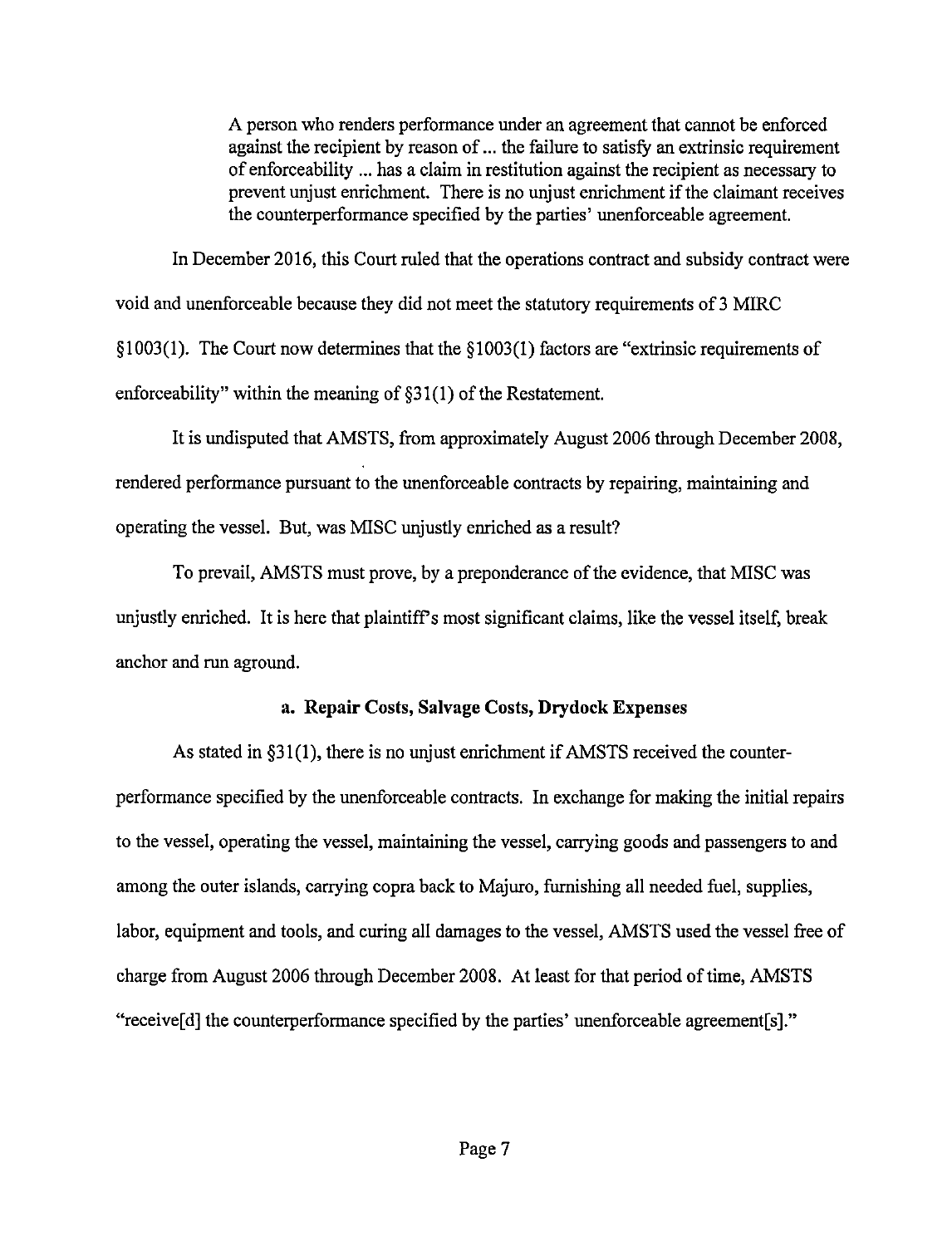AMSTS had control of or operated the vessel for just over 24 months. One could argue that AMSTS's repair costs, salvage costs and drydock expenses should have entitled AMSTS to a longer (perhaps much longer) period of vessel usage. However, the Court declines to adopt such a position for the following reasons:

First, common sense, experience and logic all dictate that AMSTS would have continued to incur repair and maintenance costs during each and every year of the vessel's operation. The \$16,047.56 in repair costs identified by AMSTS are for the period from May 2007 through September 2008 – not for the full 15 or 30 years of anticipated operation.

Second, the Court would have been willing to consider the initial repair costs as consideration for a longer period of vessel usage, but those were not provided, or if they were provided, they were not identified as initial repair costs. The only repair and maintenance costs submitted were for the period from May 2007 through September 2008. Exhibit P-6, page 1. Page 1 does not appear to include a single repair cost incurred during the initial repair period (August 2006 through November 2006).

Third, the salvage costs and drydock expenses both arise from the December 2006 reefing of the vessel while under the control of AMSTS. The operations contract specifically states that AMSTS will "cure all damages" arising from its operations of the vessel. These one-time costs, arising from a singular incident, do not entitle AMSTS to additional years of vessel usage.

The following claims are therefore denied in their entirety: \$16,047.56 for repair costs, \$131,156.00 for salvage costs, and \$14,238.15 for drydock expenses.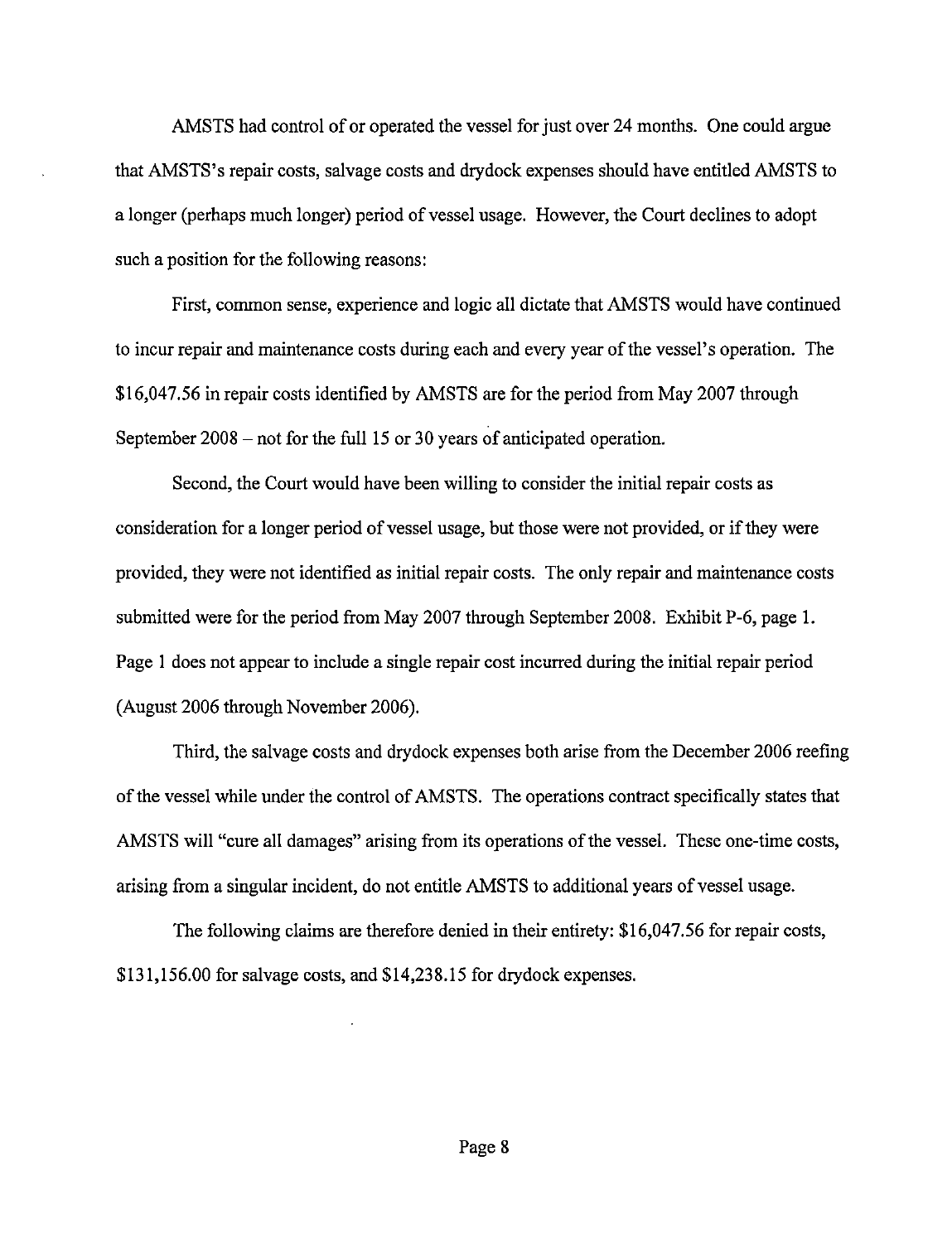#### **b. Copra Shipping Subsidy**

AMSTS presented evidence that it qualified for \$38,555.18 in copra shipping subsidies pursuant to the subsidy contract, and that \$19,354.43 remains unpaid. MISC does not dispute those amounts. Rather, it claims that the subsidy contract is unenforceable, and that there was insufficient money in the subsidy account to pay the remaining \$19,354.43.

This scenario presents a textbook unjust enrichment claim. AMSTS carried copra back to Majuro pursuant to a contract that was later determined to be unenforceable. MISC did not pay the subsidy, and was therefore enriched. It would be unjust to allow MISC to retain the benefit.

The Court notes three additional factors that support a finding of "unjust" enrichment. First, AMSTS did not initiate the venture. It was proposed by T&C, and at a time when T&C should no longer have been involved in the shipping business. Second, in February 2007, Assistant Attorney General Whitlam Togamae opined that MISC was obligated to pay the copra shipping subsidy to AMSTS despite the lack of available funding at the time. And third, contrary to testimony provided at trial to the effect that no subsidy funds were available for *any* vessel operators, the minutes of the June 18, 2008, MISC board meeting state, "Apart from Note and his partner, payments under the small vessel subsidy for all other private ship owners/operators are current."

The court finds that MISC has been unjustly enriched by AMSTS in the amount of \$19,354.43.

#### **c. Loss of Personal Property On board Vessel at Time of Seizure**

Note testified that when the vessel was seized in December 2008, AMSTS had personal property on board valued between \$5,000 and \$7,000. As noted above, the Court finds that the